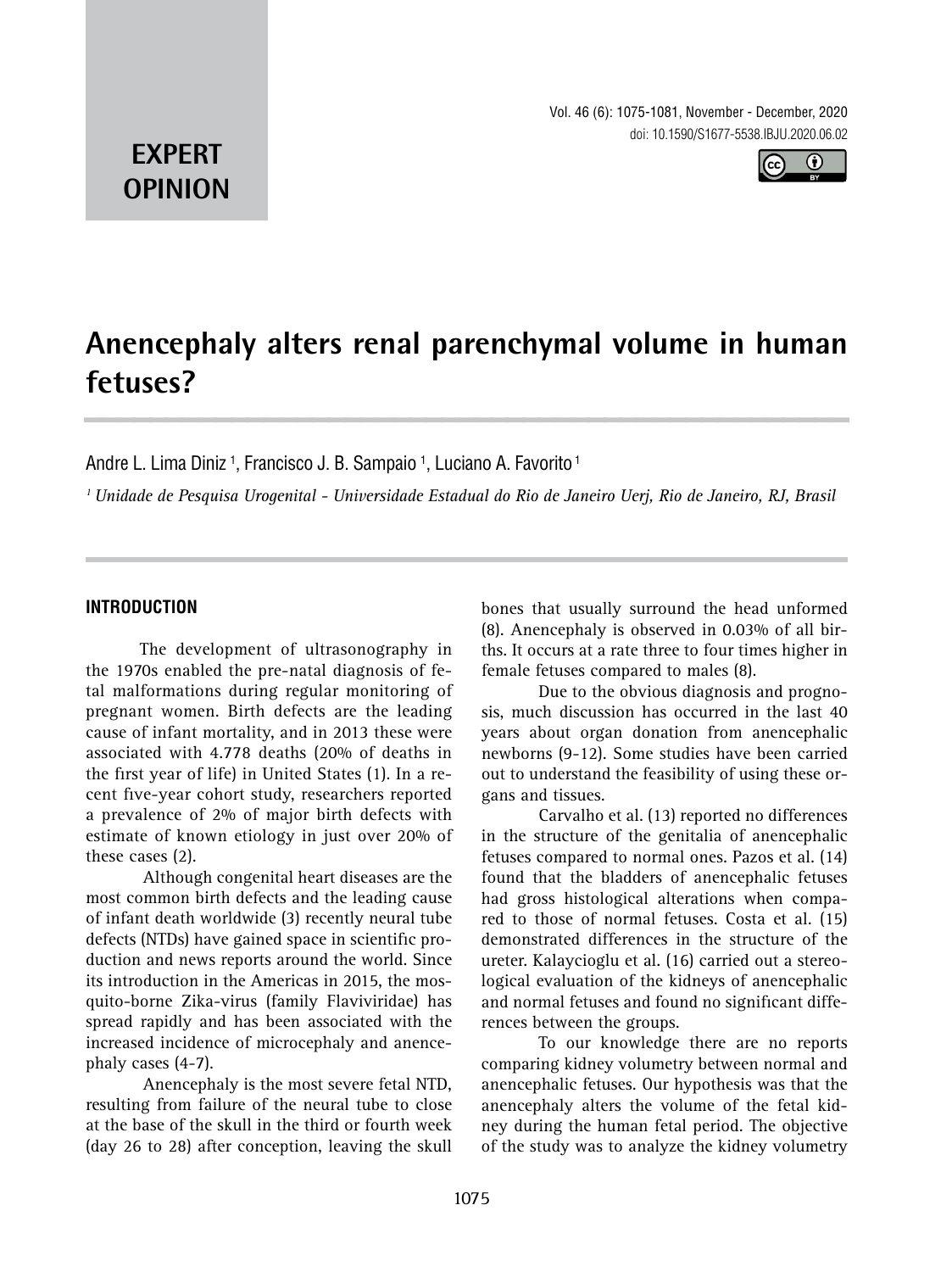in anencephalic fetuses according to gender and laterality and compare it to the parameters of normal fetuses.

#### **MATERIALS AND METHODS**

This study was carried out in accordance with the ethical standards of the hospital's institutional committee on human experimentation. (IRB: 2.079.618, CAAE: 67944217.3.0000.5259).

We studied 102 fetuses: 18 anencephalic (8 females, 10 males), and 84 fetuses without apparent macroscopic malformations (40 females, 44 males), for a total of 204 renal units evaluated, during the period from January 2016 through July 2019. The fetuses came to our laboratory as a donation of the Obstetric section of our hospital. The fetuses of control group were macroscopically well preserved, showed no signs of malformations and the demise is hypoxia. The gestational age was determined in WPC according to the foot- -length criterion. This criterion is currently considered the most acceptable parameter to estimate gestational age (17-19). The fetuses were also evaluated regarding crown-rump length (CRL) and body weight immediately before dissection. The same observer made all the measurements. All

the kidneys with anomalies (vascular anomalies, fusion, rotation, duplication) and renal pelvis dilation were excluded from the study.

After the measurements, the fetuses were carefully dissected with the aid of a stereoscopic lens with 16/25X magnification. The kidneys were removed together with the ureters, bladder and genital organs (Figure-1). After kidney dissection, we evaluated the following measurements: renal length, width of the superior pole, width of the inferior pole, and renal thickness.

After obtaining the kidney measurements, we carefully dissected the renal pelvis and the major calyces, with removal of the renal parenchyma around the renal pelvis, whenever necessary, for accurate identification and measurement of these structures. The following renal pelvis measurements were taken with the help of a magnifying lens and a digital pachymeter (calibrated in millimeters): transverse diameter of the renal pelvis (measurement obtained between the distal pelvis extremity and the confluence of the major calyces), and the longitudinal diameter of the renal pelvis (distance between the two extremities of the pelvis, i.e., upper-most and lower-most).

The fetal renal volume was calculated using the ellipsoid formula (10): Renal volume



**Figure 1 - The fetuses were carefully dissected with the aid of a stereoscopic lens with 16/25X magnification and the kidneys were removed together with the ureters, bladder and genital organs before the measurements of renal volumes.**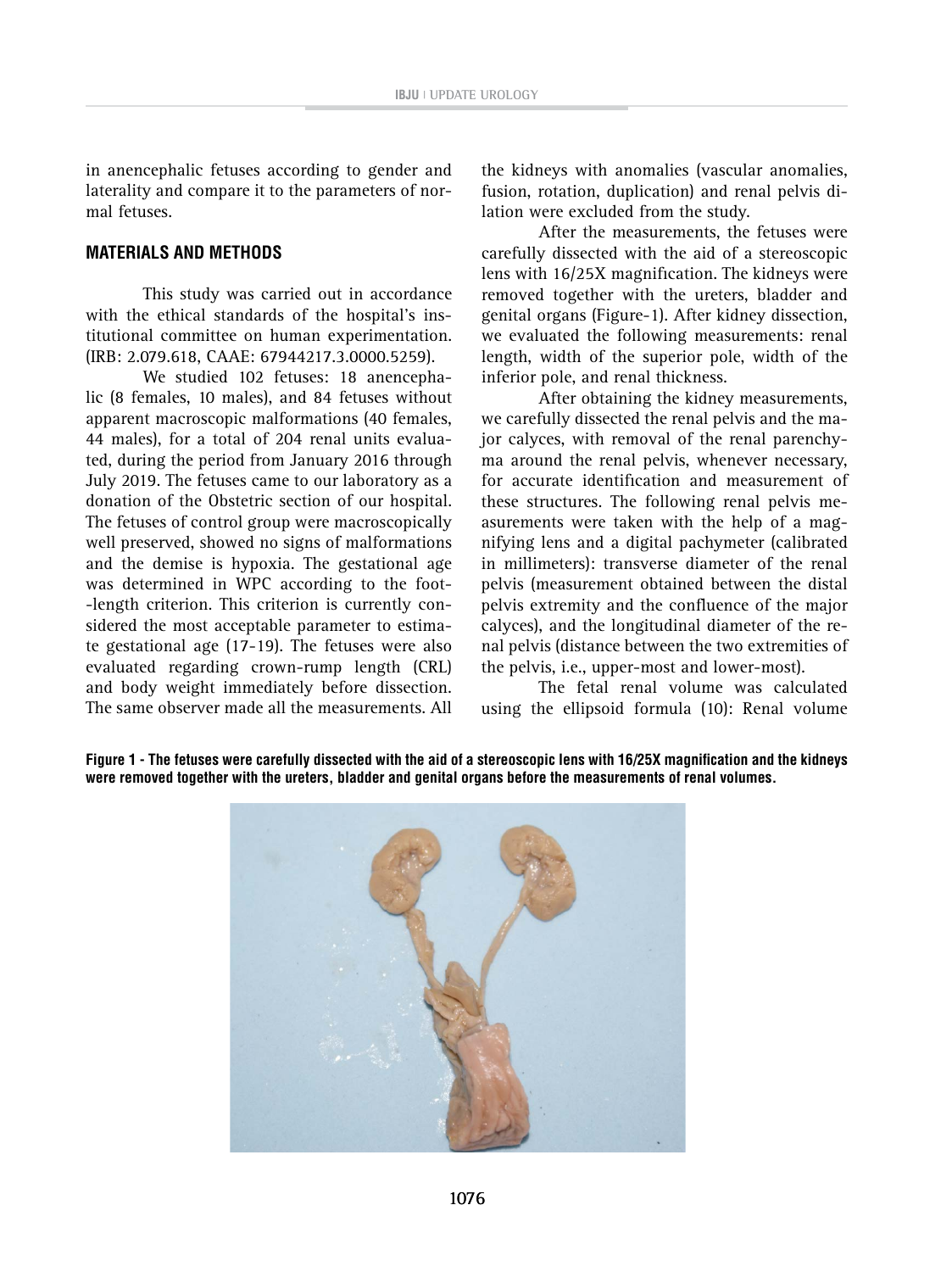(RV)=[renal length x renal thickness x renal width (lower pole+upper pole)/2] x 0.523. We considered the thickness of the renal pelvis as 1mm, so the fetal renal pelvis volume was calculated using the ellipsoid formula too: fetal renal pelvis volume (RpvV)=renal pelvis length x renal pelvis thickness (=1mm) x renal pelvis width x 0.523. An accurate assessment of the renal parenchymal volume (RpcV) can be obtained by subtacting the volume of the renal pelvis from the total renal volume (20-24).

#### **Statistical analysis**

All parameters were statistically processed and graphically described. The Shapiro-Wilk test was employed to ascertain the normality of the data and to compare quantitative data between normal vs. anencephalic fetuses, while the Kruskal-Wallis test was used to assess gender and laterality differences. Simple linear correlations (LC) were calculated for total renal volume and renal parenchymal volume according to fetal age, weight and crown-rump length. The statistical analysis was performed with the RStudio program (Version 1.0.143).

#### **RESULTS**

The fetuses presented gestational ages between 12 and 23 WPC (median=17WPC; IQR=2.75); weigh between 30 and 780g (median=227.5g; IQR=145.75); and had crown-rump length between 9.5 and 22.2cm (median=15.5cm; IQR=3). The summary of the findings regarding the total renal volume (RV), renal pelvis (RPvV) and renal parenchyma (RPcV) is shown in Table-1.

Concerning the whole sample, the median RV of the right kidney was 676.1mm<sup>3</sup>  $[IOR=598.46]$  and left kidney was 620.8mm<sup>3</sup> (IQR=544). No statistical difference was observed between the sides (p=0.31). No statistical difference was observed between genders for right kidney ( $p=0.06$ ) or for left kidney ( $p=0.049$ ).

Concerning the whole sample, the median RPcV of the right kidney was 666.22mm3 (IQR=595.83) and left kidney was  $606.76$  mm<sup>3</sup> (IQR=539.21). No statistical difference was observed between the sides (p-value=0.48) and no statistical difference was observed between genders for the right kidney (p=0.06), but a statistical difference was observed between genders for the left kidney (p=0.046).

Also regarding the whole sample, the median RPvV of the right kidney was 8.40mm<sup>3</sup>  $[IQR=6.50]$  and left kidney was 8.61mm<sup>3</sup> (IQR=5.67). No statistical difference was observed between the sides (p=0.41), and no statistical difference was observed between genders for right kidney ( $p=0.58$ ) or for left kidney ( $p=0.71$ ).

Disregarding the gender, when comparing the differences in renal volumetry between anencephalic fetuses and normal fetuses, there were no statistically significant differences of RV for

**Table 1. The table shows the parameters of renal measurements of the human fetuses analyzed.** 

| <b>Measurements</b>                          | <b>Female Fetuses</b> |            |                      |            |                      |            |                      |        | <b>Male Fetuses</b>  |            |                            |            |                      |            |              |            |
|----------------------------------------------|-----------------------|------------|----------------------|------------|----------------------|------------|----------------------|--------|----------------------|------------|----------------------------|------------|----------------------|------------|--------------|------------|
|                                              | Right                 |            |                      |            | Left                 |            |                      |        | Right                |            |                            |            | Left                 |            |              |            |
|                                              | <b>Normal</b>         |            | Anencephalic         |            | <b>Normal</b>        |            | Anencephalic         |        | <b>Normal</b>        |            | Anencephalic               |            | <b>Normal</b>        |            | Anencephalic |            |
|                                              | $\tilde{\mathsf{x}}$  | <b>IQR</b> | $\tilde{\mathsf{x}}$ | <b>IQR</b> | $\tilde{\mathsf{X}}$ | <b>IQR</b> | $\tilde{\mathsf{X}}$ | IQR    | $\tilde{\mathsf{x}}$ | <b>IQR</b> | $\tilde{\phantom{a}}$<br>X | <b>IQR</b> | $\tilde{\mathsf{x}}$ | <b>IQR</b> | X            | <b>IQR</b> |
| $RV$ (mm <sup>3</sup> )                      | 740.00                | 609.74     | 940.00               | 241.30     | 787.00               | 607.50     | 940.30               | 183.81 | 655.00               | 546.50     | 582.00                     | 214.30     | 591.00               | 432.50     | 555.00       | 306.83     |
| <b>RPcV</b><br>(mm <sup>3</sup> )            | 736.85                | 607.20     | 935.90               | 230.03     | 779.02               | 607.73     | 930.50               | 177.12 | 647.60               | 542.65     | 576.06                     | 212.35     | 585.35               | 419.00     | 542.20       | 303.20     |
| <b>RP<sub>V</sub>V</b><br>(mm <sup>3</sup> ) | 8.64                  | 4.70       | 7.84                 | 7.66       | 8.53                 | 4.11       | 6.86                 | 5.00   | 8.52                 | 7.45       | 7.82                       | 8.55       | 8.70                 | 7.75       | 8.90         | 3.31       |

**RV** = Renal volume (mm3 ); **RPvV** = Renal pelvis volume(mm3 ); **RPcV** = Renal parenchyma volume(mm3 ); = Median; **IQR** = interquartile range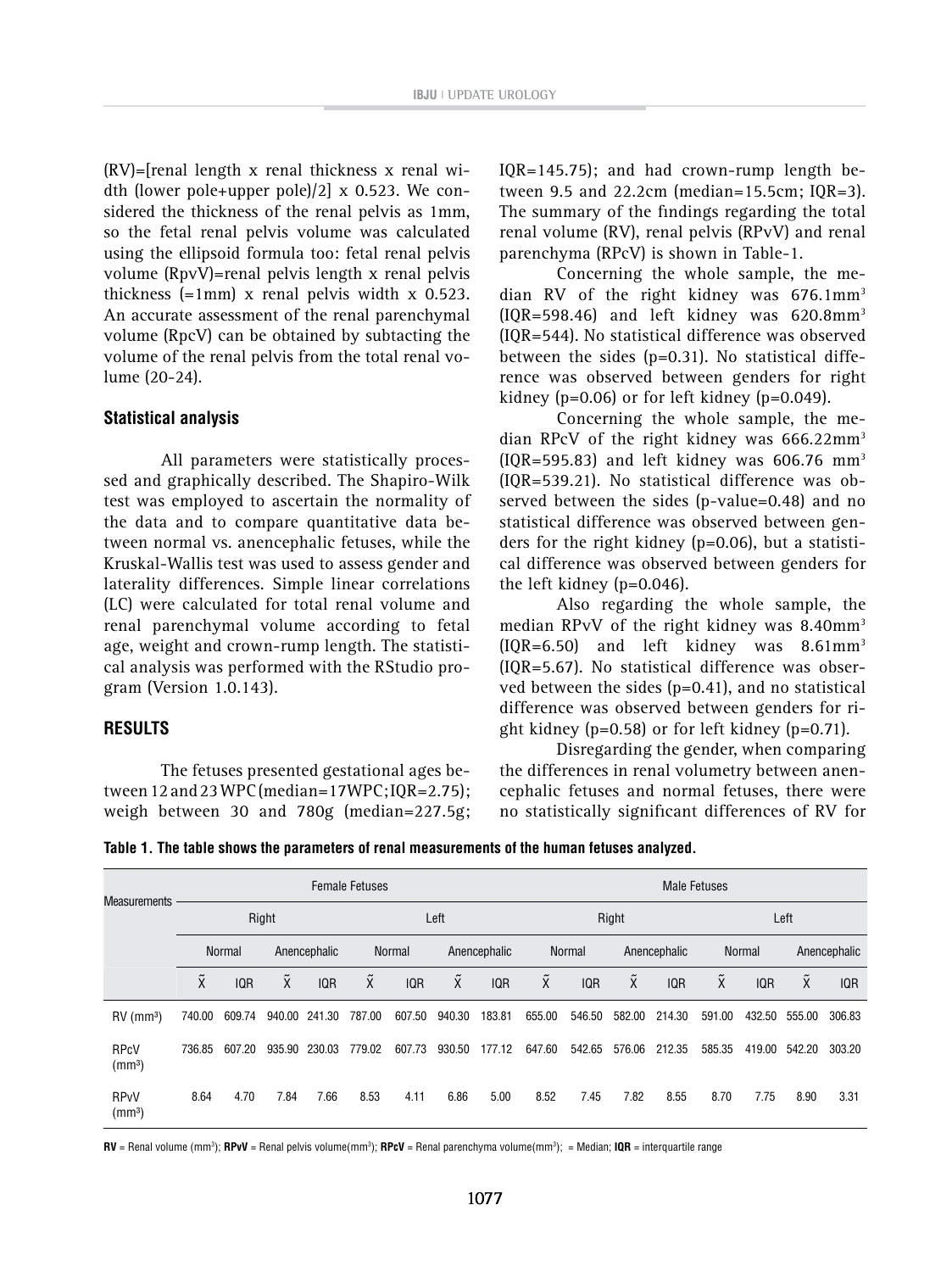right kidney (p=0.62), and left kidney (p=0.97). RPcV also was not statistically different for right kidney ( $p=0.60$ ) and left kidney ( $p=0.95$ ), nor was RPvV for right kidney (p=0.33) and left kidney  $(p=0.77)$ .

Comparing anencephalic male fetuses to normal male fetuses, we found no statistical difference for the right kidney regarding RV ( $p=0.09$ ), RPcV ( $p=0.09$ ) and RPvV ( $p=0.95$ ), while for the left side, no significant statistical difference was observed regarding RV ( $p=0.13$ ), RPcV ( $p=0.12$ ) and RPvV  $(p=1.0)$ .

Comparing female anencephalic fetuses to female normal fetuses, we found no statistical difference for the right kidney regarding RV  $(p=0.31)$ , RPcV  $(p=0.32)$  and RPvV  $(p=0.23)$ , while for the left side, no significant statistical difference was observed regarding RV (p=0.14), RPcV  $(p=0.14)$  and RPvV  $(p=0.61)$ .

The linear correlation comparing renal parenchymal volume data and fetal anthropometry were assessed (Figure 2). Although all the correlations were positive, it must be said that r² values less than 0.4 reflect very weak correla-

**Figure 2 - Correlation of the renal parenchymal volume (RPcV) for normal and anencephalic fetuses with fetal age, crownrump length (CRL) and weight during the fetal period studied. The points plotted represent the mean values obtained for each week studied. A) AGE (WPC). Linear regression indicated that RPcV is correlated significantly and positively with fetal age (normal fetuses: r2 = 0.48, and anencephalic fetuses: r2 = 0.64, p <0.0001). B) Fetal weight (g). Linear regression indicated**  that RPcV is correlated significantly and positively with fetal weight (normal fetuses:  $r^2 = 0.65$ , and anencephalic fetuses: **r2 = 0.71, p <0.0001). C) Crown-rump length (cm). Linear regression indicated that RPcV is correlated significantly and positively with fetal crown-rump length (normal fetuses:**  $r^2 = 0.48$ **, and anencephalic fetuses:**  $r^2 = 0.64$ **, p <0.0001).** 

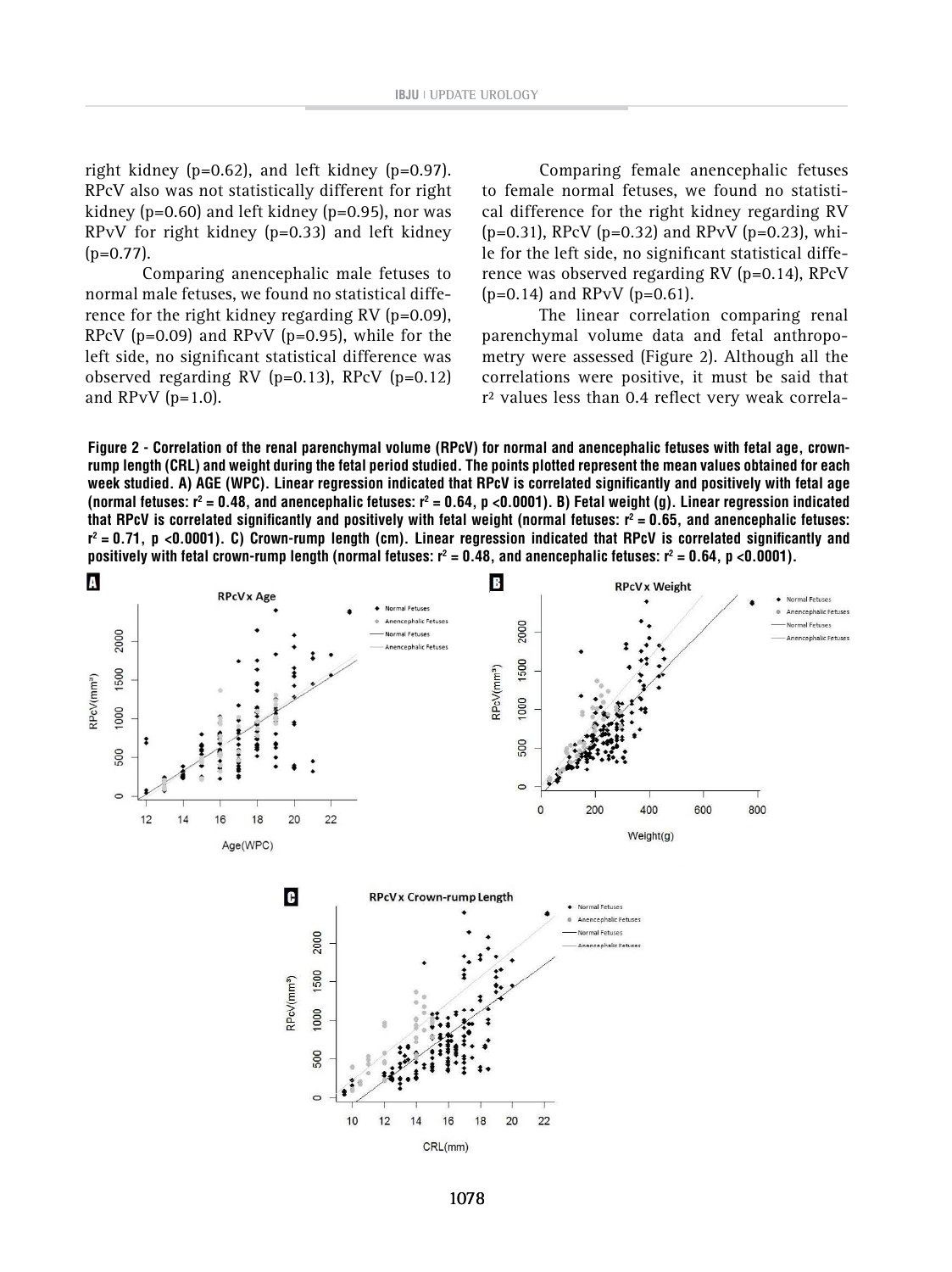tion, while r² between 0.4 and 0.7 reflect moderate correlation and r<sup>2</sup> greater than 0.7 indicates strong correlation.

Linear regression indicated that RPcV is correlated significantly and positively with fetal age (normal fetuses:  $r^2 = 0.48$ , and anencephalic fetuses:  $r^2$  = 0.64, p<0.0001); fetal weight (normal fetuses:  $r^2$  = 0.65, and anencephalic fetuses:  $r^2$  = 0.71, p <0.0001) and crown-rump length (normal fetuses:  $r^2$  = 0.48, and anencephalic fetuses:  $r^2$  = 0.64, p <0.0001).

## **DISCUSSION**

Nephrons starts this development in the 8th week and all of the branches of the ureteric bud and the nephron units have been formed by 32 to 36 weeks of gestation however, these structures are not yet mature, and will continue to mature after birth (25).

Since anencephalic newborns are not viable or tractable and the survival is measured in hours or days (26), the possibility exists of donating their organs for transplantation. Those in favor of this donation argue it is a way to save lives and give meaning to death. Knowledge of the effects that NTDs can cause to other systems is crucial to ascertain which organs can be donated. This has been done since 1960s, as described by Cabasson and colleagues, who studied the anatomy of hearts in anencephalic newborns (9).

Recently, Costa et al. (27) studied 17 human fetuses with NTDs and found that urogenital anomalies in human fetuses with NTDs are significant, with an incidence greater than 20%, but did not find severe urogenital anomalies that impair body function. The same group reported that in fetuses with anencephaly, the ureters had smaller diameter, area and thickness, which could indicate that this tissue tends to have significant structural alterations, probably due to cerebral lesions with consequent brain control damage of ureter nerves (15).

Deepening the discussion about this, Kalaycioglu et al. (28) performed studies of anatomical and histological aspects of the kidneys in human fetuses with anencephaly, comparing them with normal fetuses. In their first paper,

they analyzed fetuses at gestational ages from 30-35 weeks. They found no statistical macroscopic difference between the two groups terms of kidney width, height, weight and volume, while microscopic assessment found no statistical differences in terms of kidney volume and the number and height of the glomeruli 7. The second paper analyzed fetuses from 25-30 weeks, using the same methods, and reported the same results, suggesting that anencephalic fetuses do not differ from normal fetuses regarding kidneys (16).

We focused on the macroscopic aspect of the kidneys, evaluating the parenchyma, collecting system and total volume in fetuses in the second trimester of gestation. At this age, the kidneys are expected to have reached their final position and from then on they will only develop in size, representing an ideal moment for this study. This paper is the first in the literature to report the renal parenchyma volume in anencephalic fetuses. We observed that the anencephalic fetuses' kidneys had almost the same measurements and parenchyma volume as those of normal fetuses. This is very important information and suggests that the kidney development is unchanged by this kind of neural tube defect. Based on our findings we can extrapolate and suggest that the anencephalic kidneys can be used as allografts in a scenario of transplantation, depending on ethical and legal considerations.

We should mention some limitations of this study: First, considering the kidney as being an ellipsoid and using the corresponding formula could underestimate the real volume (29). Second, the absence of urine in the pelvis led us to use a constant thickness of 1mm. However, while urine volume and pelvic distension/diameter are dynamic measurements that fluctuate when measured with ultrasound, in this anatomical study this standardization was a key to overcome that limitation. So, we considered this to be a reasonable way to achieve results, since it is reproducible. Third, we calculated renal parenchymal volume by subtracting pelvis volume from total kidney volume. If we had considered an extra- -renal pelvis, the final arithmetic likely would have shown lower parenchymal volume. Fourth,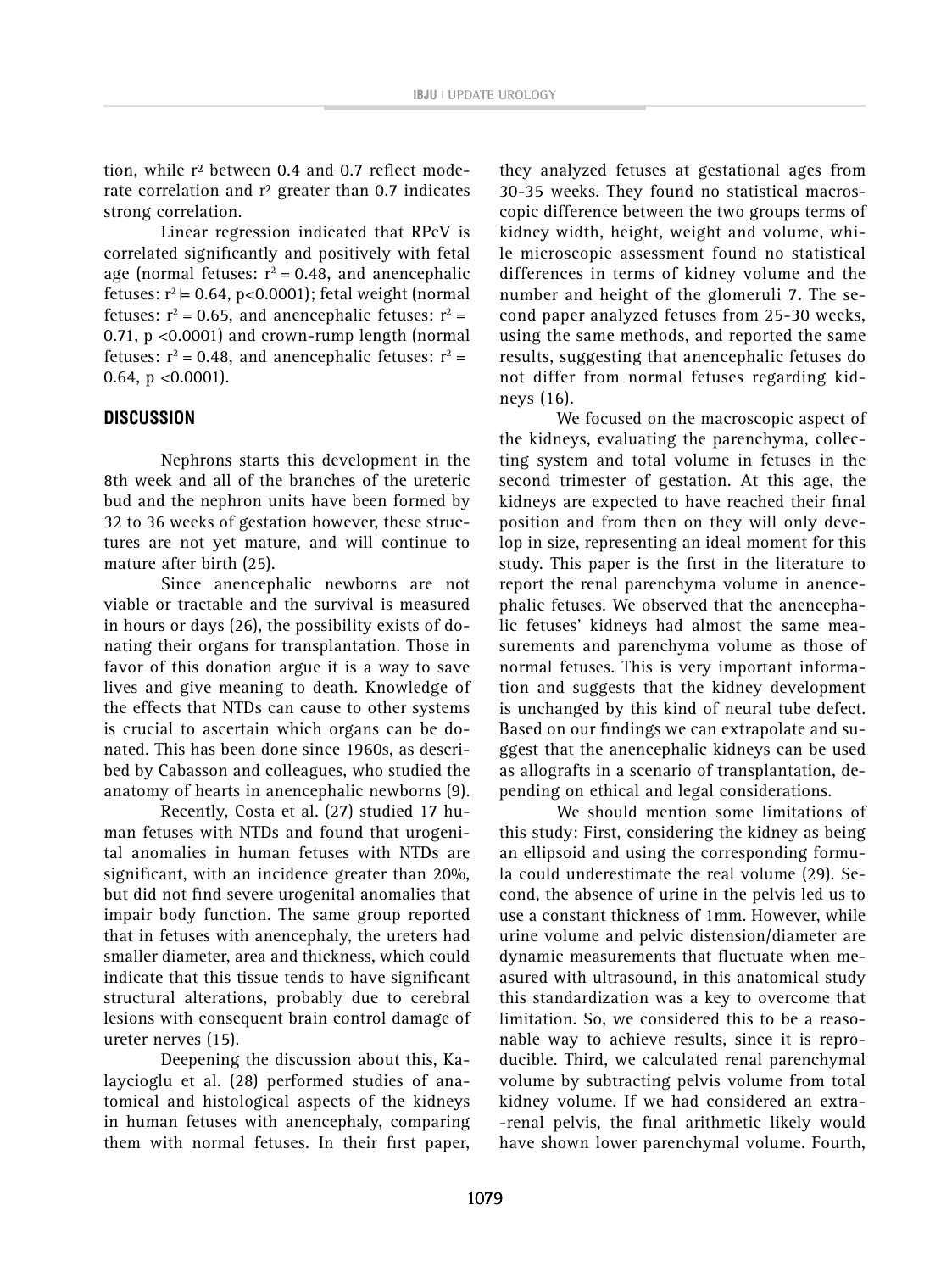the sample size was small. The 204 units studied were not adequate to determine kidney growth and make comparisons with sufficient accuracy. However, access to human fetuses is limited, so observations of this sample of 102 human fetuses may be important despite the small sample. Furthermore, there may have been bias in the sample regarding WPC distribution. Nevertheless, the sample distribution during the period of fetal kidney development studied was adequate in our opinion.

#### **CONCLUSIONS**

The analysis indicated that renal volumetry is not affected by anencephaly neural tube defects. The parameters reported here provide a reference for functional renal volumetry, suggesting that kidneys from anencephalic fetuses have the same development as normal fetuses.

#### **ABBREVIATIONS**

**NTD** = neural tube defect **WPC** = weeks post conception **CRL** = crown rump length  $L =$ longitudinal length **SW** = superior pole width **IW** = inferior pole width **T** = thickness **RPL** = renal pelvis length **RPW** = renal pelvis width **RV** = renal volume **RPcV** = renal parenchymal volume **RPvV** = renal pelvis volume  $\overline{X}$  = median **IQR** = interquartile range **LC** = linear correlation **r2** = correlation coefficient

#### **ACKNOWLEDGEMENTS**

This study was supported by grants from the National Council for Scientific and Technological Development (CNPq - Brazil) and the Rio de Janeiro State Research Foundation (FAPERJ).

## **CONFLICT OF INTEREST**

None declared.

#### **REFERENCES**

- 1. T.J. Mathews and M.F MacDorman MF, "Infant mortality statistics from the 2010 period linked birth/infant death data set", Natl Vital Stat Rep. 2013;62:1-27.
- 2. Feldkamp ML, Carey JC, Byrne JLB, Krikov S, Botto LD. Etiology and clinical presentation of birth defects: population based study. BMJ. 2017;357:j2249.
- 3. van der Linde D, Konings EE, Slager MA, Witsenburg M, Helbing WA, Takkenberg JJ, et al. Birth prevalence of congenital heart disease worldwide: a systematic review and meta-analysis. J Am Coll Cardiol. 2011;58:2241-7.
- 4. Teixeira MG, Costa Mda C, de Oliveira WK, Nunes ML, Rodrigues LC. The Epidemic of Zika Virus-Related Microcephaly in Brazil: Detection, Control, Etiology, and Future Scenarios. Am J Public Health. 2016;106:601-5.
- 5. Metsky HC, Matranga CB, Wohl S, Schaffner SF, Freije CA, Winnicki SM, et al. Zika virus evolution and spread in the Americas. Nature. 2017;546:411-5.
- 6. Valente PK. Zika and Reproductive Rights in Brazil: Challenge to the Right to Health. Am J Public Health. 2017;107:1376- 80.
- 7. Hurtado-Villa P, Puerto AK, Victoria S, Gracia G, Guasmayán L, Arce P, et al. Raised Frequency of Microcephaly Related to Zika Virus Infection in Two Birth Defects Surveillance Systems in Bogotá and Cali, Colombia. Pediatr Infect Dis J. 2017;36:1017-9.
- 8. Sadler TW. Embryology of neural tube development. Am J Med Genet C Semin Med Genet. 2005;135C:2-8.
- 9. Cabasson J, Blanc WA, Joos HA. The anencephalic infant as a possible donor for cardiac transplantation. Clin Pediatr (Phila). 1969;8:86-9.
- 10. Peabody JL, Emery JR, Ashwal S. Experience with anencephalic infants as prospective organ donors. N Engl J Med. 1989;321:344-50.
- 11. Shewmon DA, Capron AM, Peacock WJ, Schulman BL. The use of anencephalic infants as organ sources. A critique. JAMA. 1989;261:1773-81.
- 12. American Academy of Pediatrics Committee on Bioethics: Infants with anencephaly as organ sources: ethical considerations. Pediatrics. 1992;89(6 Pt 1):1116-9.
- 13. de Carvalho JP, Costa WS, Sampaio FJ, Favorito LA. Anencephaly does not cause structural alterations in the fetal penis. J Sex Med. 2012;9:735-42.